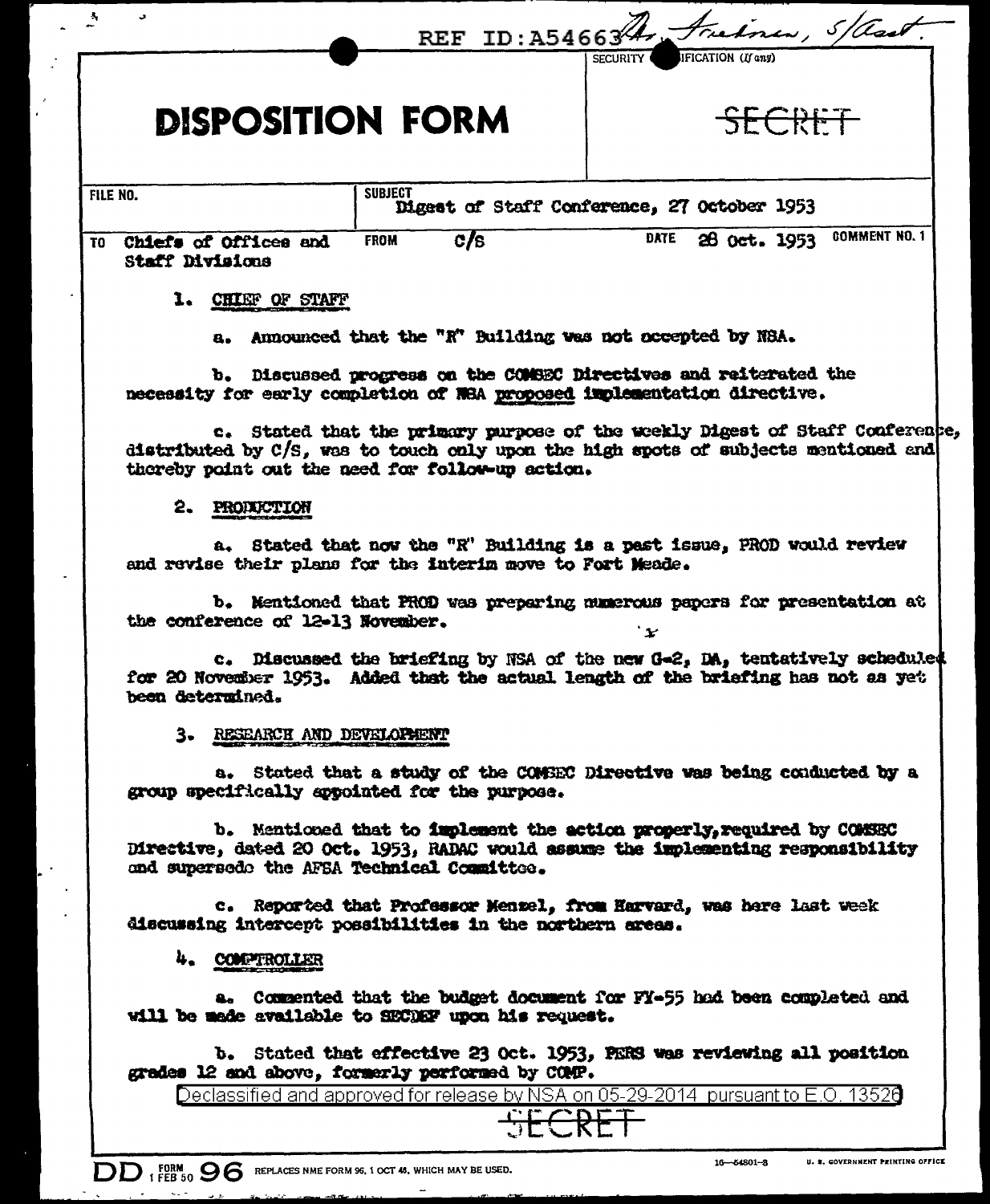### 5. LOGISTICS

 $\mathbf{v}$ 

a. Reported that finally the 1,000 chairs which had been ordered for PROD had arrived.

SECRETP-A54663

b. Stated that Lt. Col. Toliver was to be appointed Deputy Chief, LOG, effective 1 November 1953.

PL 86-36/50 USC 3605

**URITY INFORMATION** 

# 6. COMMUNICATIONS

the Director and reported Reported that that the cable between GCHQ and NSA would be available next week.

### 7. COMMUNICATIONS SECURITY

a. Announced that the proposed change of method devised for providing titles of cryptographic equipment would allow greater flexibility of designators for equipment titles and be consistent with their use.

b. C/SEC has authorized certain arrangements of cryptographic and communications equipment for secure on-line transmission of COMINT only.

#### 8. PLANS AND POLICY

a. Noted for the benefit of C/SEC and R/D that only two copies of the CONSEC Directive had been received from the National Security Council, but added that apparently no changes were made and that all planning could be accomplished by utilizing the draft copies retained in the Hqs.

b. Reported that Mr. Erskine. NSAEUR, would arrive 6 Nov. 1953 for conference and that Col. Pulling, SUSIO, would be here for the Conference of 12-13 Nov. 1953.

#### 9. SECURITY

Announced that SEC had accomplished the initial security processing of 15 persons scheduled for VHFS.

### 10. PERSONNEL

a. Stated that PERS was touring PROD and was discussing civilian and ailitary personnel problems, adding that PERS planned to tour R/D and C/SEC at a later date.

b. Mentioned that NSA's attention to a career program for the Agency is proceeding satisfactorily.

## 11. TECHNICAL INFORMATION

Reported that TEC had completed a tour of the Library at the Department of Agriculture and that it was highly informative. Remarked that although this institution had been established for a long period, that up-to-date methods of

SECRET